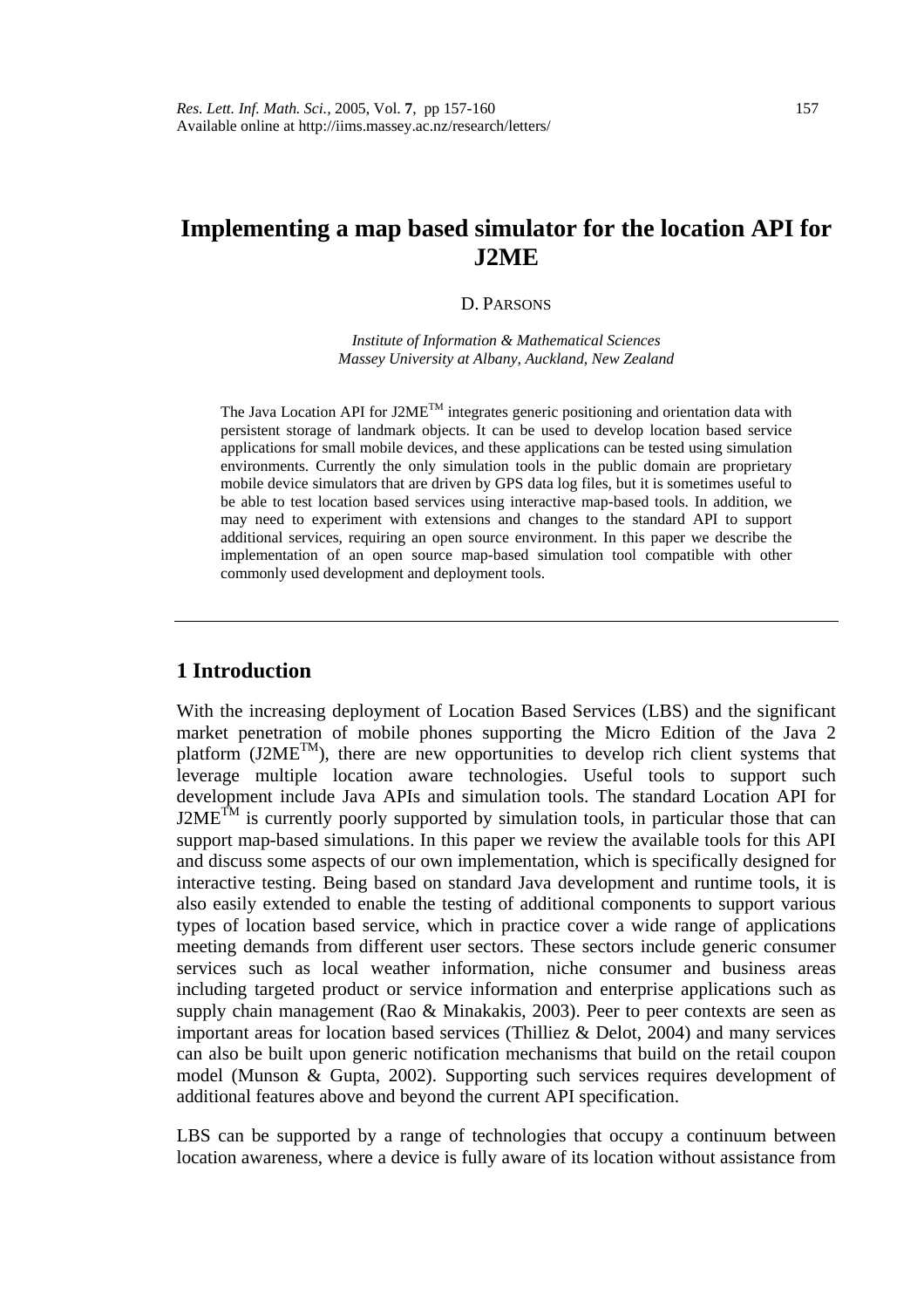external sources, and device awareness where an external system is used to find the position of a device (Butz, 2004). In practice, implementations fall somewhere between these two extremes, and the balance between device awareness and location awareness will vary according to the features of the mobile terminal. For example, a device that incorporates a Global Positioning System (GPS) facility will know more about its location than one that relies only on information from a cellular network, and will therefore be more location aware.

# **2 The Location API for J2ME**

Location APIs provide developers with the means to acquire positioning data on a client device. The Java Location API for J2ME<sup>TM</sup> (Loytana, 2003) defines a generic interface for positioning that is intended to work with most positioning methods. To maintain its generic nature, it does not expose any features that are based on specific technologies, though extensions are allowed for specific purposes. Although the aim of providing a generic interface might be regarded as a limitation, since it excludes some information from specific technologies, it also enables us to implement systems that span multiple sources of location information at the same time. This will become increasingly important as the devices and channels for tracking locations increase, enabling us to aggregate and prioritise different information sets that relate to the same target (Myllymaki & Edlund, 2002), as well as being able to choose between multiple methods of determining the location of a single device. Such hybrid systems give advantages such as fail-over, indoor/outdoor transparency and a choice between the speed and accuracy trade offs that could be made between GPS, cellular, or other positioning data (Ranchordas & Lenaghan, 2003).

### **2.1 The location API object model**

The published Location API specification is primarily based on code documentation and does not include any design model or rationale. In addition, the documentation of the reference implementation (Nokia, 2004) is confined to technical discussions and does not include an architectural overview. Therefore we begin by providing some analysis of the API.

The Location API object model consists of eleven classes and two listener interfaces. Their design approach uses or implies several standard patterns, including the Façade, Factory Method, Singleton and Strategy patterns (Gamma, Helm, Johnson, & Vlissides, 1995) and standard Javabean–style accessors. Of the eleven classes, two are Exception classes (LocationException and LandmarkException) and another four (AddressInfo, Criteria, Orientation, and QualifiedCoordinates) are primarily Value Objects (Fowler, 2003). Some of the data stored by these objects may be unobtainable, depending on the mobile infrastructure and device being used, but this API anticipates likely future developments in mobile networks and devices and the level of location and context detail that they will be able to provide (Haiges, 2003).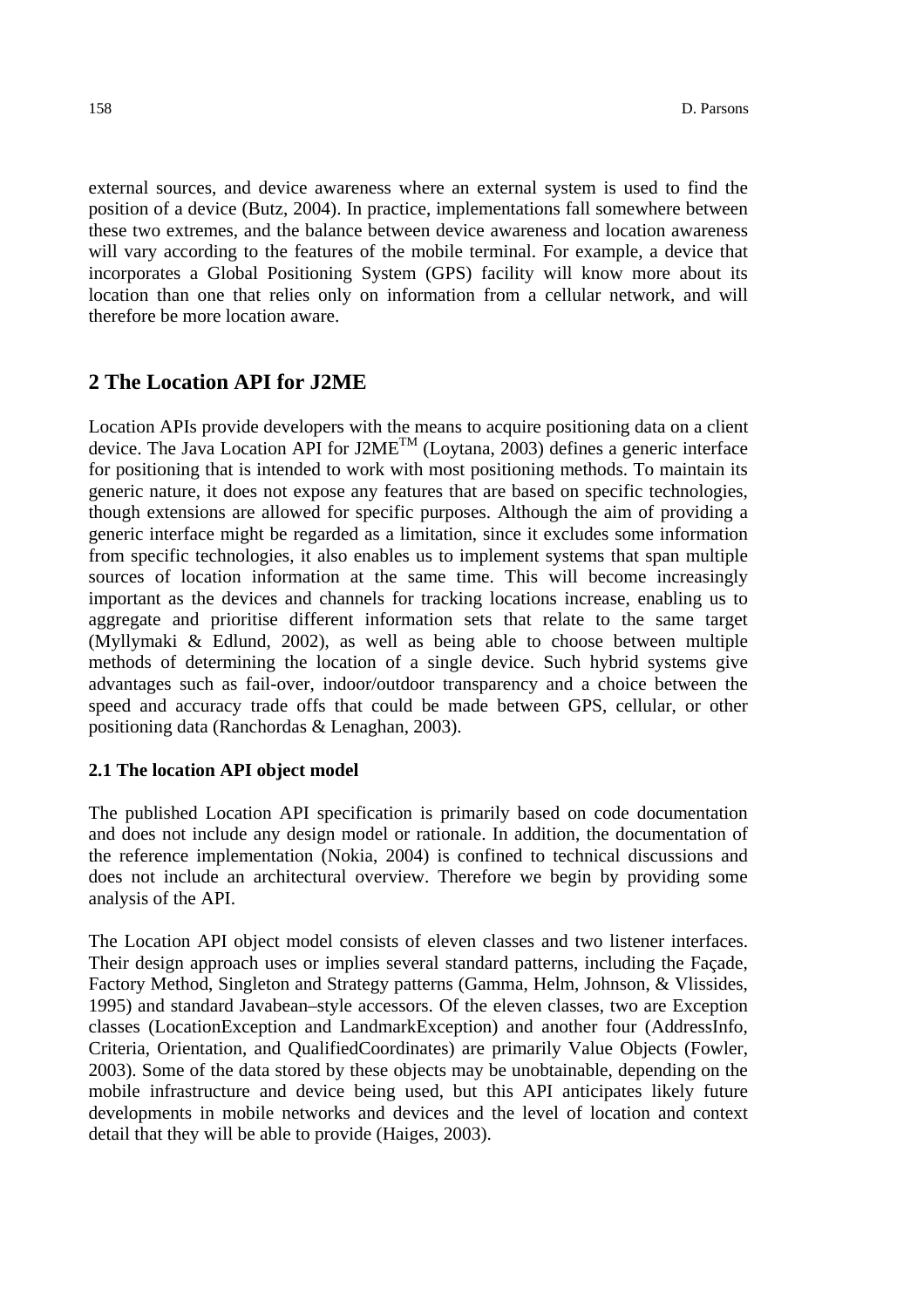#### **2.2 Location related classes**

Location objects are aggregates of AddressInfo and QualifiedCoordinates objects. They are immutable and transitory, reflecting the dynamic movement of a mobile device, and semantically are compositions rather than aggregations. It is interesting to note that the level of aggregation is very shallow, so that the Addressinfo object that is aggregated inside the Location object does not encapsulate any further containment graph. This means that we cannot, for example, identify containment relationships between buildings and rooms. This restricts the opportunity for leveraging this API for service discovery using proximity models (Jose, Moreira, Rodrigues, & Davies, 2003).

Location instances are acquired from a LocationProvider, a façade to the mobile device's underlying location information that consists of a factory method (parameterised by a Criteria object) to retrieve a LocationProvider instance, methods to return current or last-known Location objects and methods to register listeners for location and proximity events. The Coordinates class (the superclass of QualifiedCoordinates) encapsulates geometric methods such as calculating the azimuth (angle) and distance between locations. The Orientation class is completely separate from the rest of the object model, having no association or dependency relationships with any other classes. This is presumably because not all devices will be able to support orientation information. At a minimum, the device must be able to provide a compass azimuth value to support Orientation objects, with optional support for pitch and roll values.

Orientation objects can be derived from a factory method, but additionally there is a parameterised constructor, though it is unclear from the specification why the constructor is given public access. The classes discussed so far encapsulate the subset of the API that is directly related to the acquisition of location information from whatever underlying technology is available to the device. These are summarised in Figure 1.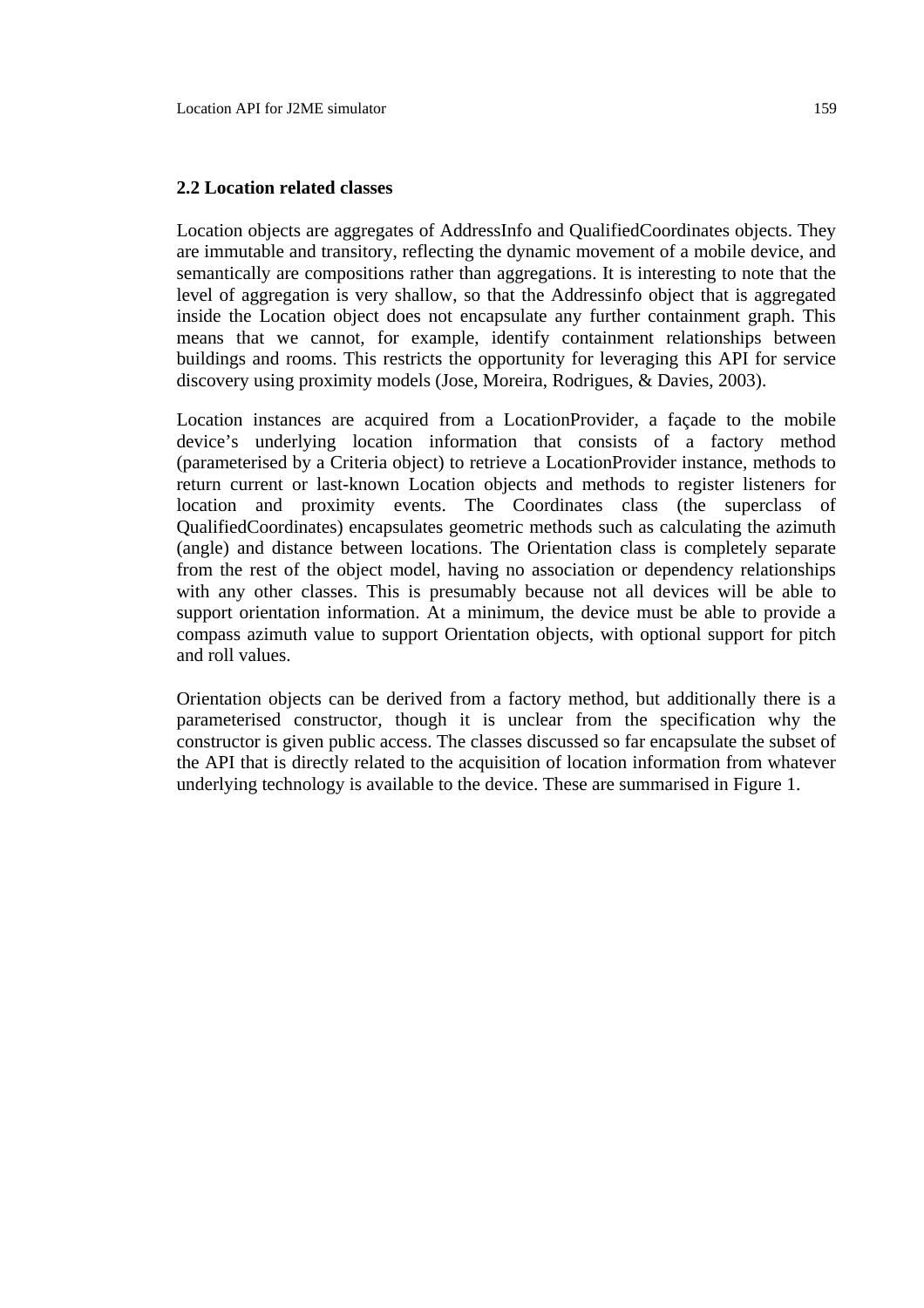

Figure 1: The Location related subset of the API

#### **2.3 Landmarks and the LandmarkStore**

What particularly marks out this API from other location based class libraries is the use of local storage to provide a persistent database of landmarks. This shifts the emphasis very much onto the mobile client in terms of location aware applications, enabling a local mapping from physical positions to symbolic locations (Hightower & Borriello, 2001). This approach means that the bulk of a location aware application can be installed on the mobile device rather than on the server. One key advantage of this is that applications are more likely to have useful functionality in a mostly-connected context.

In addition to those classes already discussed, which relate directly to the acquisition of dynamic location information, the API includes two classes to support the persistent storage of location related data, namely the Landmark and the LandmarkStore (Figure 2). Landmark objects, like Location objects, are partial aggregates of AddressInfo and QualifiedCoordinates objects, but Landmarks and Locations have different roles in the architecture. Location objects are immutable and transitory, reflecting the dynamic movement of a mobile device, and semantically are compositions rather than aggregations. In contrast, Landmark objects are intended to be persisted in the mobile data store and are mutable, so might be updated over time.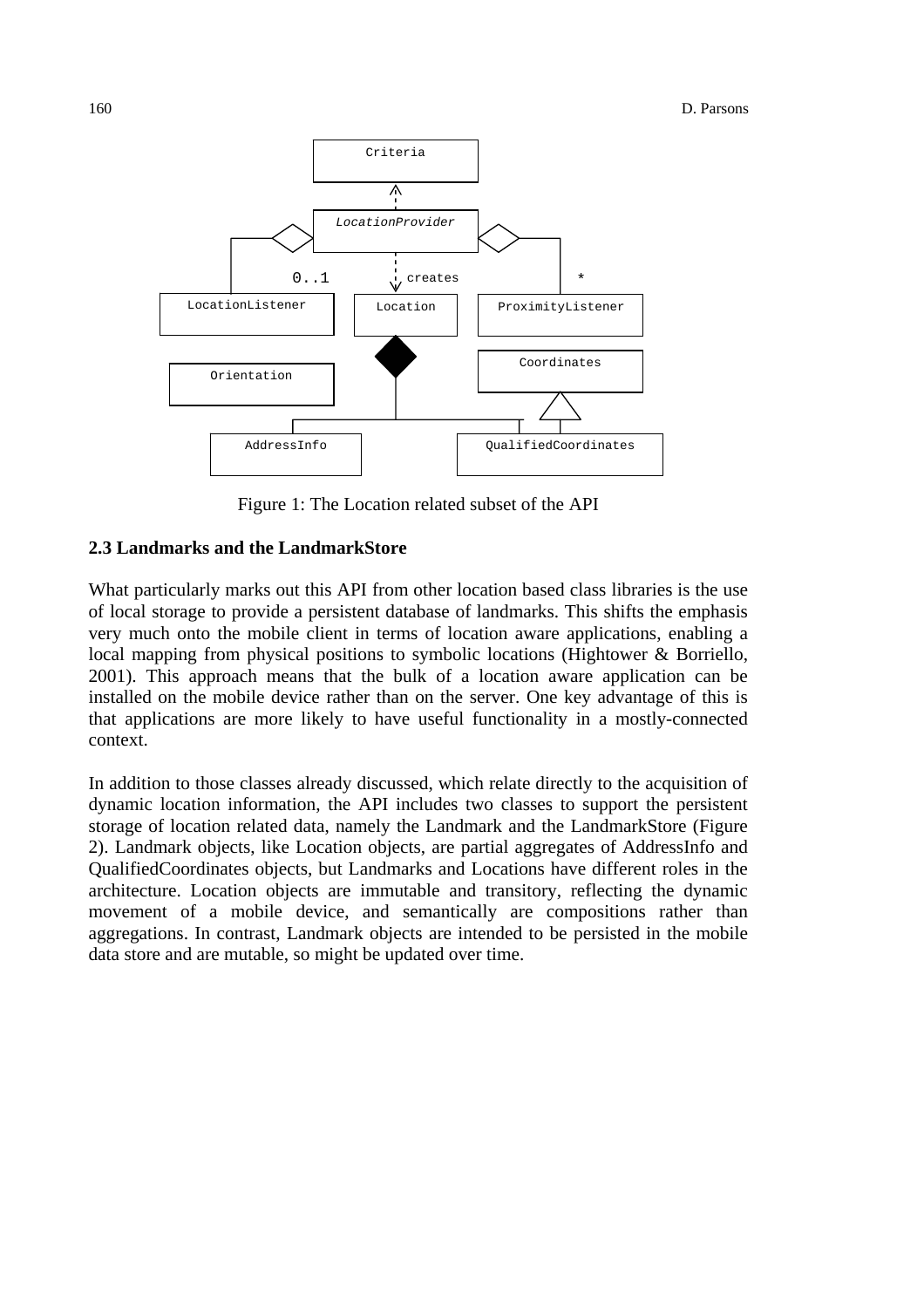

Figure 2: The classes related to persistent storage

The LandmarkStore acts as a facade to the underlying data store on the device, which in the case of a mobile phone application will probably utilise the Mobile Information Device Profile (MIDP) Record Management System (RMS) or a lightweight database implementation. On the surface, the LandmarkStore is simply a collection of landmarks. However, there can be many LandmarkStores on a device, shared by multiple applications. Landmarks may optionally be stored under a category name, and may be added to multiple stores and multiple categories. The only restriction is that a Landmark cannot be added to the same category in the same LandmarkStore more than once. This means that the underlying implementation needs to be reasonably clever in its use of the data store implementations available on mobile devices to ensure compatibility with the specification while maintaining performance and minimising resource demands.

An important feature of the API is that it implies (by means of a common, but unformalised interface) that the Locations generated by the LocationProvider can be used to assist in the construction of Landmark objects by providing initialisation data for their coordinate and address data, though there is no constructor that directly enables this. A mobile application can use the LocationListener interface to access regularly updated Location objects. Only one LocationListener can be registered with the LocationProvider at any one time. This listener therefore acts as a kind of Singleton for all components that need location information, regardless of whether the required information relates to landmarks or more dynamic location features such as speed and course, which are not stored persistently. The LocationListener is updated with current location information at specified intervals and it can expose and process that information in an application specific context to be accessed by other components on demand.

In addition, Landmark objects already in the LandmarkStore can be linked with Location objects in terms of listener behaviour. A mobile application can register multiple ProximityListeners that can be triggered when the current location is within a specific range of a given landmark. The application can retrieve the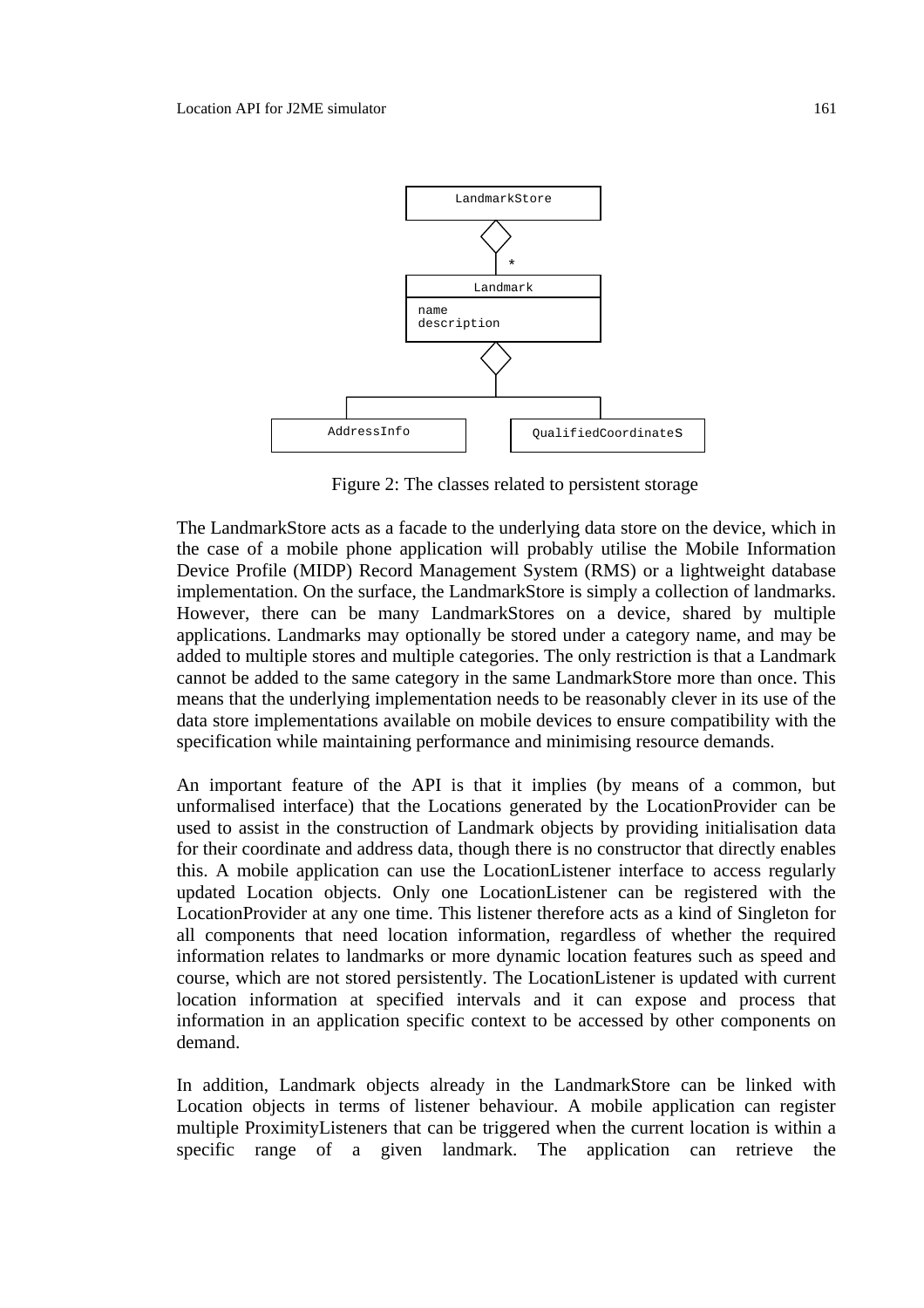QualifiedCoordinates from each landmark in order to register multiple listeners with specific coordinates to ascertain their proximity to the device. Having multiple listeners means that when proximity events are notified the listeners can be specifically targeted.

There are two basic scenarios for an application that utilises the LandmarkStore. First, the store can be a small static collection of application specific Landmarks that rarely need updating. ProximityListeners could be permanently registered to trigger proximity responses to the fixed landmarks. Systems that must deal with a larger set of Landmarks would require more dynamic provision of landmark information. In this context, the Landmark store would not contain preloaded objects but would add and remove them dynamically, using suitable push and/or pull mechanisms. ProximityListener registration and de-registration would be similarly dynamic. A hybrid approach might also be used, with batch replacements of data based on movement between larger areas.

# **3 Location APIs and simulators**

Location APIs alone are difficult to leverage in development because their deployed context is a mobile system. Therefore some kind of testing environment is necessary to provide reference implementations and simulators for these APIs. Such tools assist us in building applications that can be tested on the desktop or on mobile devices to evaluate their usefulness or footprint on a small device. In this section we review some of the available Java location APIs and simulators.

### **3.1 LIF-based APIs and simulators**

Most location based APIs that are compatible with mobile telephone networks are based on the interfaces published by the Location Interoperability Forum (LIF), though these interfaces are not necessarily fully adopted in practice by all system providers (e.g. (Ericsson, 2003b). The location API published by the LIF, which is now subsumed into the Open Mobile Alliance (OMA, 2004), is the Mobile Location Protocol (LIF, 2002). This API works on the assumption that the system is a device aware cellular network, and that location information is pulled from a server-based API. However, in location systems built on non-cellular or converged networks where a client device incorporates positioning technology the device is likely to push its location to a positioning component, and the location information will be quantitively and qualitatively different to that derived from a cellular system. Given the range of technology options available for positioning, generic platforms for location based services such as the Location Operating Reference Model (LORE) (Chen et al., 2004) integrate both pull and push models.

There are a number of publicly available Java location APIs and simulators that are based on the device aware LIF specifications. The O2 API and simulator is based on Redknee's ELS (Enabling Location Services) system (Redknee, 2002). It is essentially a server side API that communicates with mobile devices using web services. Specifically, it uses Glue as the wrapper around SOAP/XML data exchanges between client and server. A location query in this API returns a transaction ID, a result code, the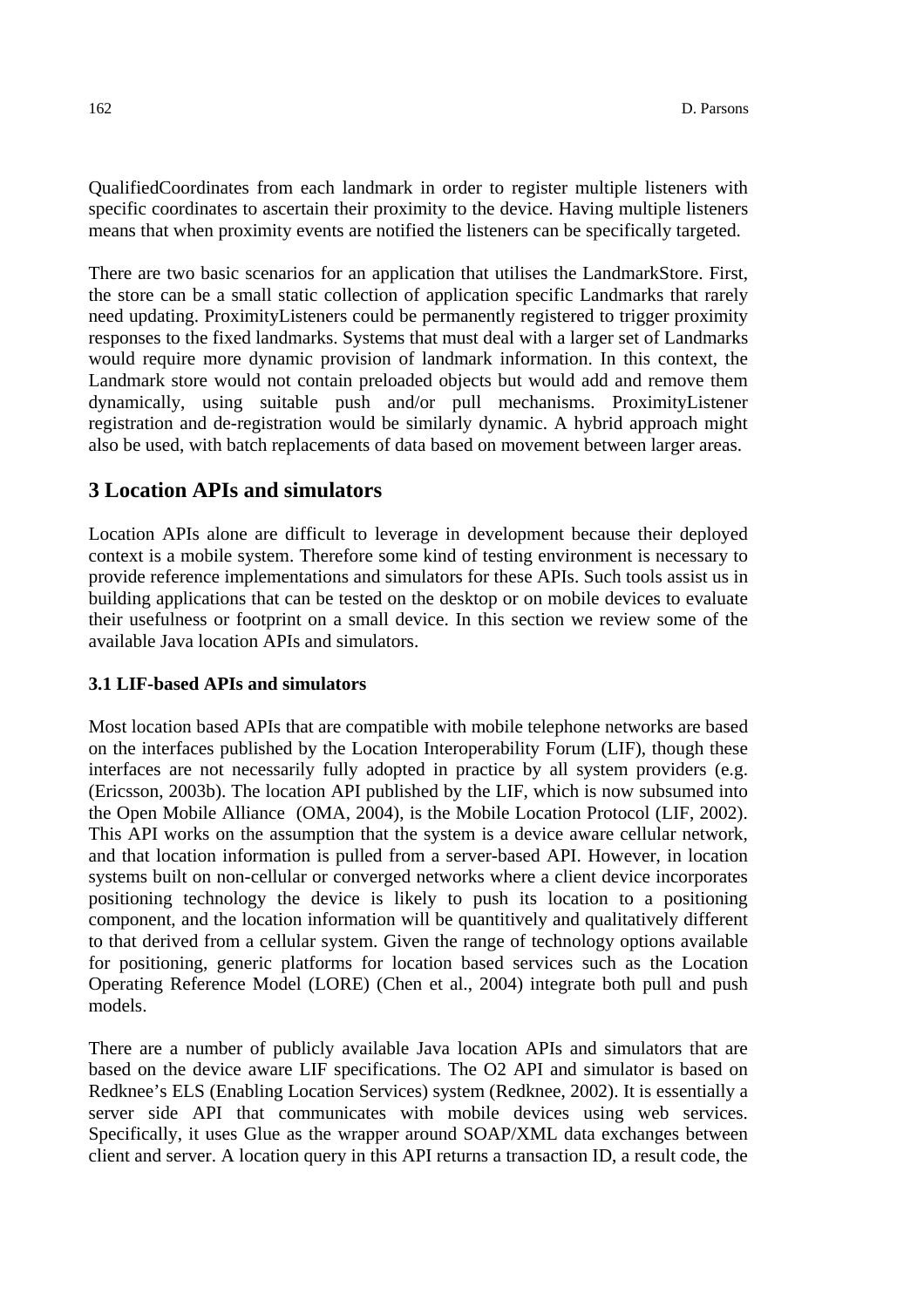MSISDN (Mobile Station International ISDN Number) of the subscriber, the geodetic location format and the age of the information.

In the Orange API (Orange, 2004), location requests are parameterised by the MSISDN and authentication parameters. The response, which takes the form of XML-RPC types, includes a service response success flag, latitude, longitude, privacy options, timestamp and accuracy information. Although the data format is differently configured, the information returned is essentially similar to that in the O2 environment.

Ericsson's Java Mobile Location Application Programming Interface (JML API) supports both the standard LIF Mobile Location Protocol (MLP) version 3 (LIF, 2002) and the proprietary Mobile Positioning Protocol (MPP) version 5 (Ericsson, 2003a).

LIF based APIs may contain a number of interfaces and classes, but in general they contain very few methods and there is no attempt to include application-centric entities such as Landmarks. However, it is interesting to note the inclusion of cell topology related interfaces such as Polygon and EllipticalArea, which are notably missing from the Location Java API for J2ME.

It is instructive to look at other types of location API that do not restrict themselves to the basic device aware information set of the LIF protocol. One of the most interesting is the Oracle API (Oracle, 2004), which provides a small but rich set of classes that in some aspects go beyond other APIs, including features such as YellowPages, Routing and Mapping classes. In the Oracle context these objects are representations of server side features that are provided by the Oracle spatial database, so they are intended for server centric applications. However, there are certain features that might usefully be incorporated into client side location based applications.

### **3.2 Java Location API Implementations**

The Nokia reference implementation for the Java Location API (Loytana, 2003) includes a GPS based simulator. It includes a single concrete location provider, the GPSLocationProvider, which relies on a stream of GPS data in NMEA 0183 format, provided either via a serial port or from a log file, to drive simulations. It provides a full implementation of the Java Location APIs along with some utilities to create LandmarkStores into the MIDP Record Management System. Its main drawbacks as an API simulator are that it only partially integrates with the Sun J2ME Wireless Toolkit and does not support map based simulations.

The Nokia prototype SDK for J2ME (Nokia, 2005) is targeted towards the emulation of specific Nokia devices. It includes an implementation of the Java Location API and integrates with third party IDEs such as Eclipse and JBuilder. It provides some routing simulation facilities via its *route tool.* This tool enables the definition of a series of coordinates that are linked by routes, which can optionally be overlaid across a map image. The tool then generates a GPS log file from this static route data.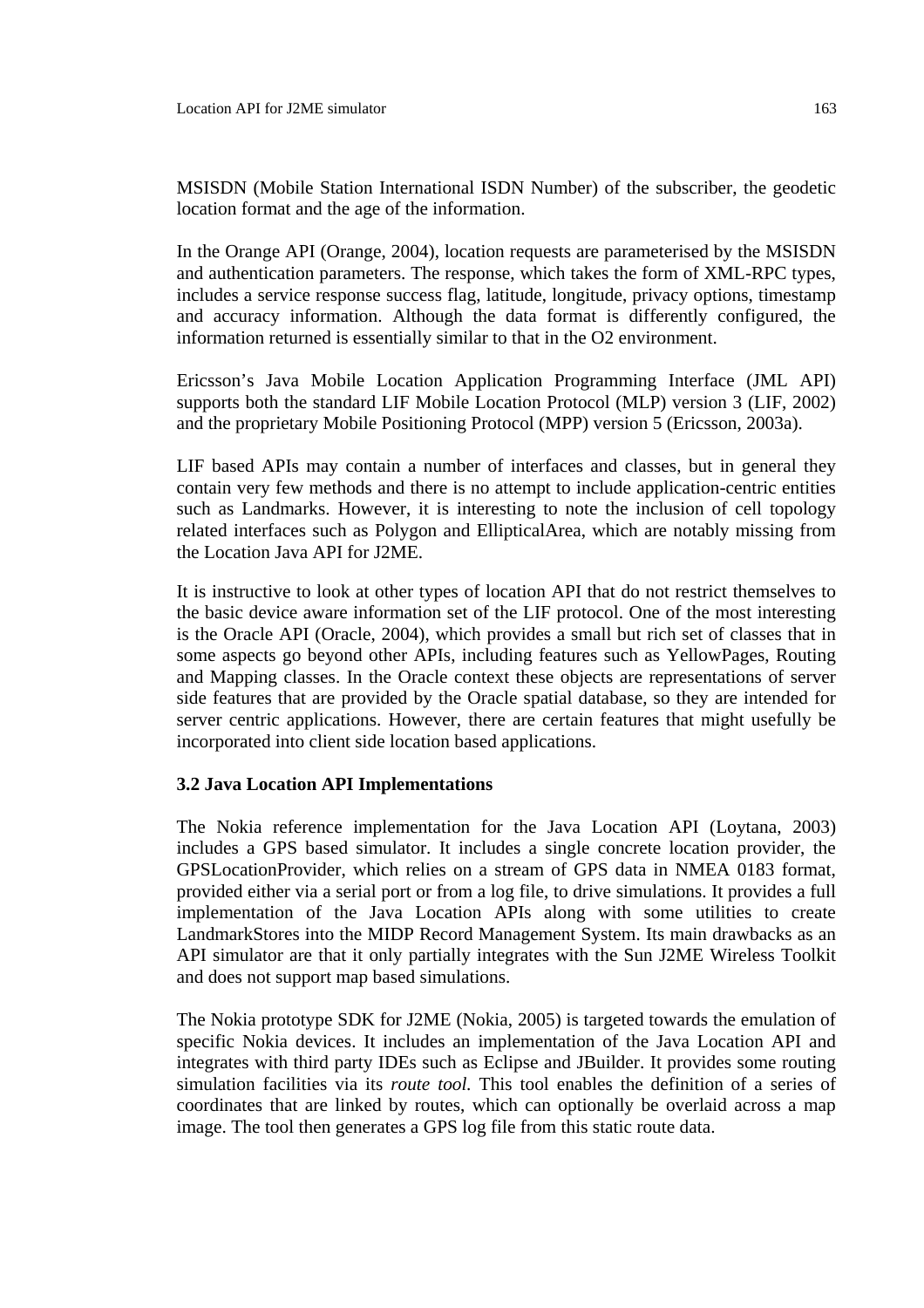Ericsson also provide an implementation of the Java Location API both on physical mobile devices and in a dedicated simulator. Being a stand alone tool it does not integrate with other tools, though it can read GPS data using the same log file format as the Nokia simulator. It does not provide any mapping or routing facilities.

## **4. Requirements for a Java location API simulator**

There are a number of possible developer requirements for simulating the location API for J2ME that are not always met by the current tools. First, there is the issue of integrated development environments. Software developers in the J2ME space are likely to use one of the more common generic IDEs such as the Sun J2ME Wireless Toolkit (Sun, 2004), the NetBeans Mobility Pack or IBM Websphere Device Developer. The advantage of these IDEs is that they are intended for generic J2ME development and are not targeted to specific devices. Some of the currently available location simulation tools do not integrate with other IDEs. Another issue is the level of coupling between the layers of the simulation environment. If a tool only allows simulation to take place on the screen of the same PC as the simulation data then this may not be flexible enough for a developer who wishes to run simulations on physical devices. Finally there is the limitation that the only data input mechanism available for the simulators discussed previously is log files of raw GPS data. Although this can be derived from a real GPS device, this assumes the software is being run with such a device attached to the serial port. Even the Nokia route tool does not provide a dynamic interface, and generates GPS data as a batch process from the pre-loaded route coordinates.

To explore some of the features of the Java Location API, we have implemented a simulator that can be used in conjunction with freely available Java 2 Micro Edition development tools such as the Sun J2ME Wireless Toolkit. Unlike other implementations we have designed a loosely coupled system so that an interactive map based simulation is possible. The implementation of such a simulator falls into three areas of development. First, the implementation of the necessary APIs such that they can be deployed on a mobile device, specifically using the restricted libraries available on the Java phone platform. Second, the implementation of a simulation engine that can feed a virtual or actual mobile device with generated location data. The third aspect is how these two elements should best be coupled together.

Implementing the Java Location APIs on a mobile phone platform assumes a minimum platform, mandated by the location API specification, of the J2ME Connected Limited Device Configuration (CLDC) version 1.1. This is mostly a requirement based on the mathematical and geometric processing required by the API. Version 1.0 of the CLDC does not support floating-point numbers, and provides fewer of the java.lang.Math functions and Number objects. Even with the enhanced support of version 1.1, geospatial processing is difficult. The Coordinates class includes the 'distance' and 'azimuth' methods that require a number of mathematical functions. The code used in the implementation was based on a C++ implementation (McGovern, 2004) that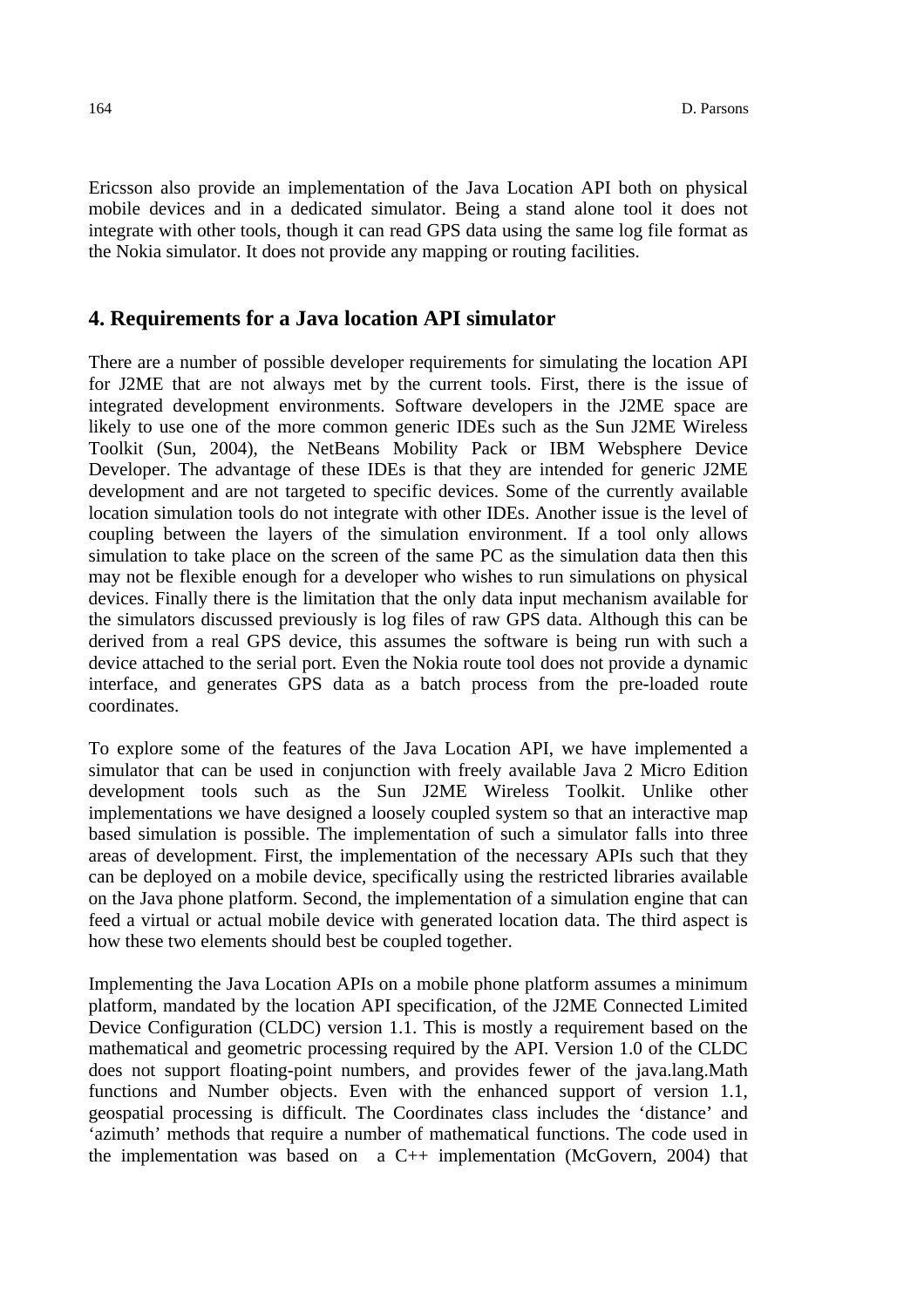included the use of an 'atan2' function. The role of the function is to covert rectangular coordinates to polar coordinates. Although the Math class in standard edition of Java supports this function, it is not included in the CLDC libraries. Therefore a third party library was used for this implementation (Henson, 2004).

When implementing the rest of the classes that must reside in a telephone environment, perhaps the most limiting factor of CLDC is that it does not support the Java 2 collections framework. The containers that are available are those from version 1.0 of Java, principally Vector and Hashtable, and these have been used in the initial version of the implementation discussed in this paper. However to improve efficiency and reduce footprint these might in some cases be better replaced by optimized custom collection implementations.

#### **4.1 Implied additional classes**

To provide an implementation of a published API, developers are generally free to build classes to implement standard set of interfaces using whatever mechanisms they choose. However the Location API provides some constraints, partly because it is based on classes rather than interfaces and partly because of the combination of abstract methods and hidden constructors that are included. For example, the LocationProvider is an abstract class, necessitating the implementation of one or more suitable concrete subclasses to provide location information. On a device that supported more than one location aware technology (e.g. network based and GPS) separate implementations could be provided and switched according to availability or priority using the Strategy pattern (Gamma et al., 1995). For example in a device that could determine its location via both GPS and a cellular network, the GPS system could be given priority, but a network based strategy with a lower priority could be swapped in whenever the device was unable to utilise GPS services.

The Location class as defined in the API is immutable and only has a protected constructor, so it is necessary to provide some mechanism in order to set the properties of a Location within the LocationProvider. The protected constructor implies that a subtype will be used to set these properties. Thus an object can be created and initialised before exposing the supertype class interface to the client via the getLocation method. Figure 3 shows the implied subclasses in the location API.



Figure 3: The implied subclasses in the Location API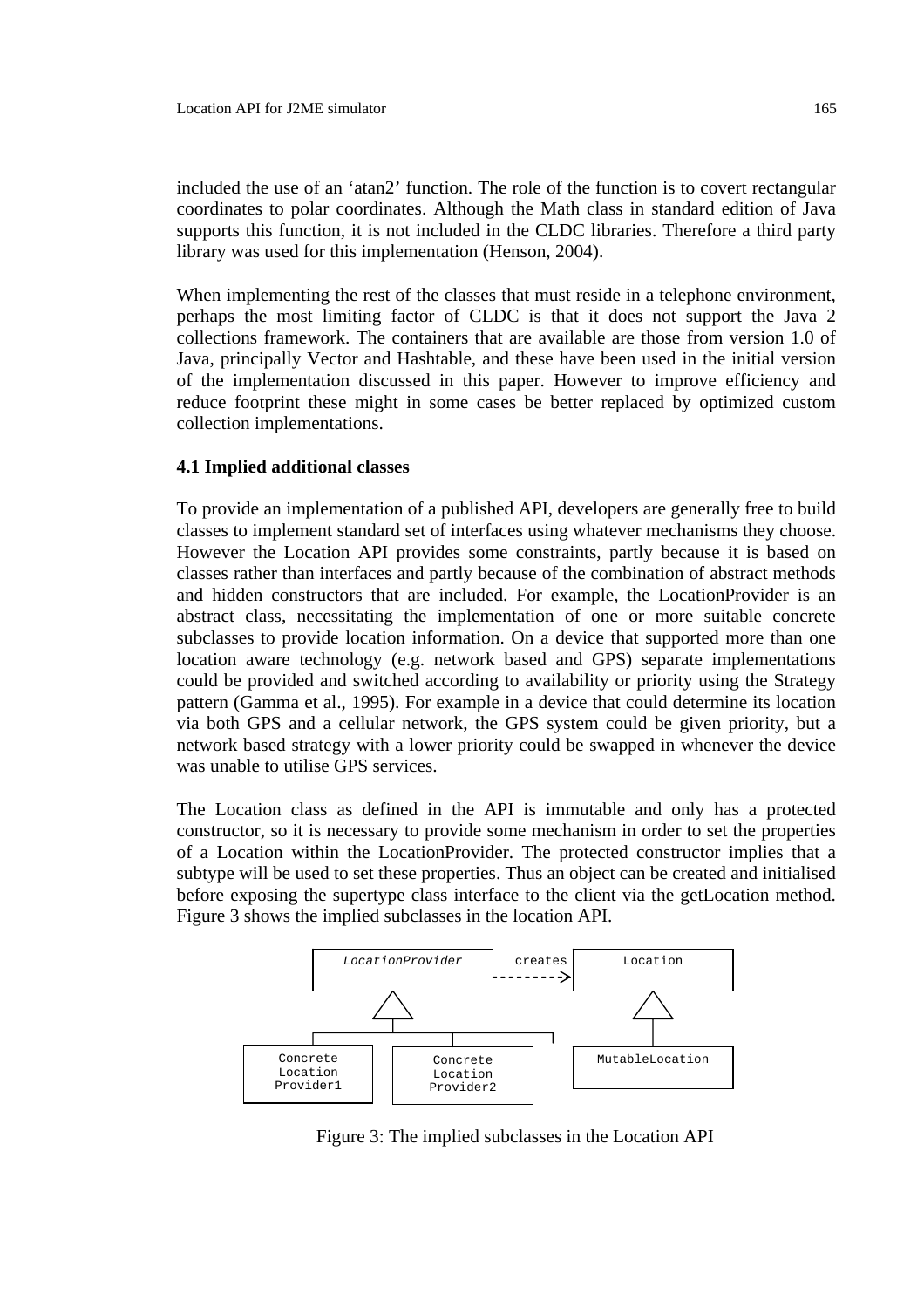A number of other classes were created to implement the APIs, including a ProximityDetails class, which proved useful in encapsulating the data received by proximity listeners. Since a single listener can register for multiple proximity events, which may overlap due to the closeness of coordinates, it was helpful to encapsulate this information in a value object (Fowler, 2003). Other additional classes were mainly helpers for data access (both locally to implement the LandmarkStore and over HTTP to couple the client side APIs to the remote simulation component) and parsing.

#### **4.2 The map-based simulator**

In order to provide the client API implementation with simulated location data, a separate Swing application was built to enable a user to control the direction and speed of a virtual mobile device moving across a map in a desktop environment.

Having a location API implementation running in a the simulated J2ME client and a moving object simulated in a separate J2SE application meant that the two elements needed to be run as separate applications and loosely coupled. The main question was how best to communicate between the LocationProvider running in the J2ME context and the mobile object running in a separate JVM process. Since the LocationProvider could only work with libraries available on the CLDC/MIDP platform (or we would not be able to also use the implementation on a mobile device) it was necessary to find a suitable mechanism for communicating between the mobile device and the moving object. In a normal desktop environment, applications running in separate JVMs can communicate via RMI. However, the only standard RMI client implementation for J2ME requires the Connected Device Configuration (CDC), a set of libraries that can be installed on large mobile devices but is not generally available in Java phones (Hodapp, 2002). The options for communicating data on the client side are limited to sockets (often not available in actual phones) SMS, HTTP and XML. In order to keep the client as simple as possible, the chosen solution was to add an adapter layer between the J2ME client and the J2SE application. This adapter layer consists of a simple web application that acts as an RMI client to the mobile object simulator and a JSP server to the mobile device, presenting moving object data via a JavaBean. The mobile client reads the location data from the JSP via HTTP. One major advantage of this architecture is that both simulated and actual wireless devices can easily access the same data. An alternative approach would have been to use XML communication between the mobile client and the web server, using J2ME web services (Ellis & Young, 2004). This would have been more in keeping with the other simulators that are publicly available, and also some mobile location interoperability specifications. However, the main advantage of reading non-XML data over HTTP was that the J2ME web service libraries are not required, reducing the client footprint, and the message sizes are smaller. Figure 4 summarises the various layers in the simulation system.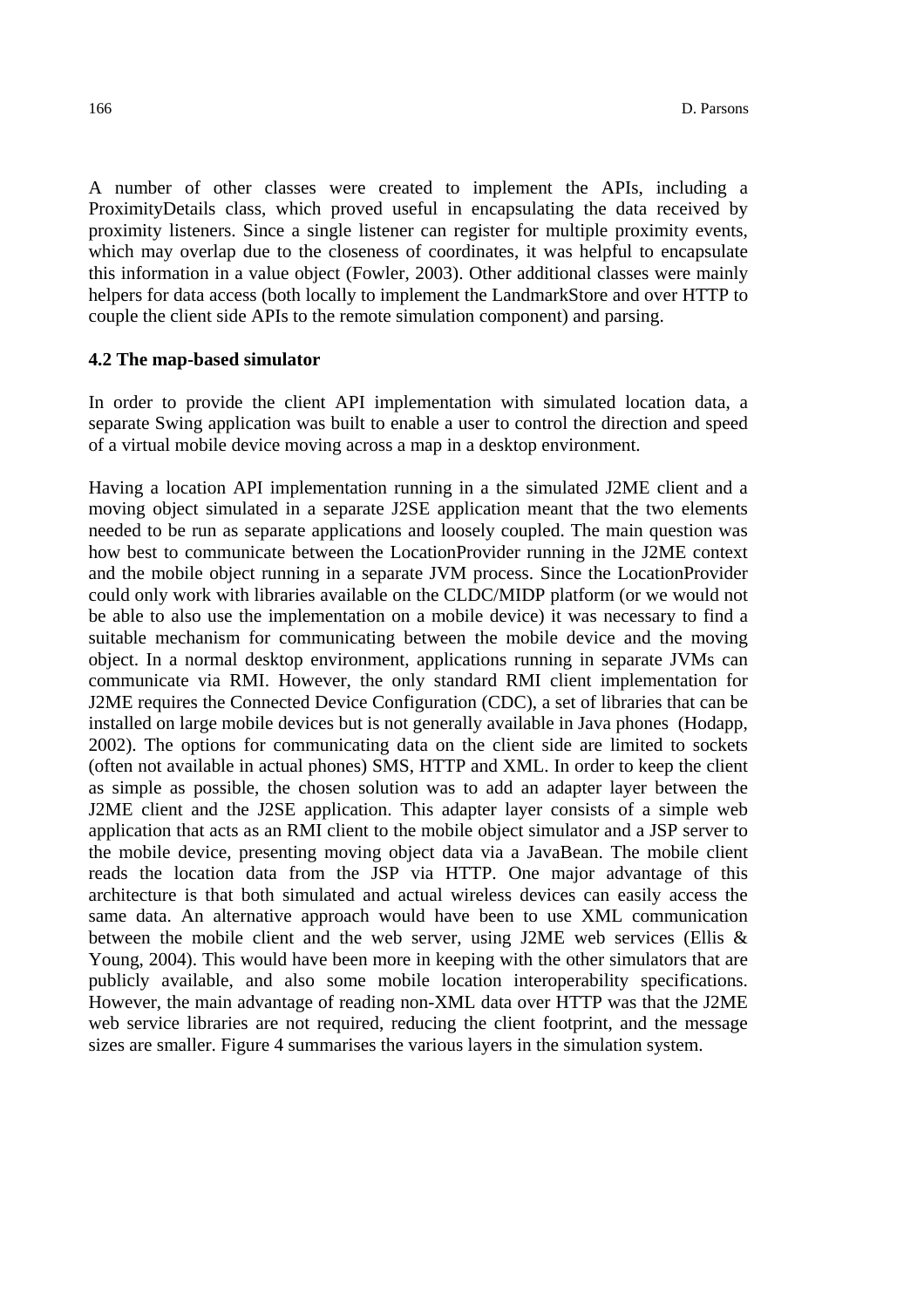

Figure 4: The layers of the simulation system

# **5 Tool integration**

One of the main criteria for this simulator was that it would be easily used with commonly available, preferably open source, Java tools. This will enable third parties to extend the system as an open source project without dependency on proprietary tools. The chosen tool set is shown in table 1.

Table 1: Tools used in the simulator development and runtime

| <b>Type</b>         | Tool                 | Version | <b>Usage</b> | <b>Source</b>    |
|---------------------|----------------------|---------|--------------|------------------|
| Java Language       | Java SDK             | 1.4.2   | Development  | Sun Microsystems |
|                     |                      |         | and runtime  |                  |
| Java phone emulator | <b>J2ME</b> Wireless | 2.2     | Runtime      | Sun Microsystems |
|                     | Toolkit              |         |              |                  |
| Java application    | Tomcat               | 4       | Runtime      | Jakarta project  |
| server              |                      |         |              |                  |
| Java build tool     | Ant                  | 1.6     | Development  | Jakarta project  |
|                     |                      |         | and runtime  |                  |
| Java unit test      | <b>JUnit</b>         | 3.8     | Development  | JUnit.org        |
| framework           |                      |         |              |                  |
| Java Integrated     | Eclipse              | 3.0     | Development  | Eclipse.org      |
| Development         |                      |         |              |                  |
| Environment (IDE)   |                      |         |              |                  |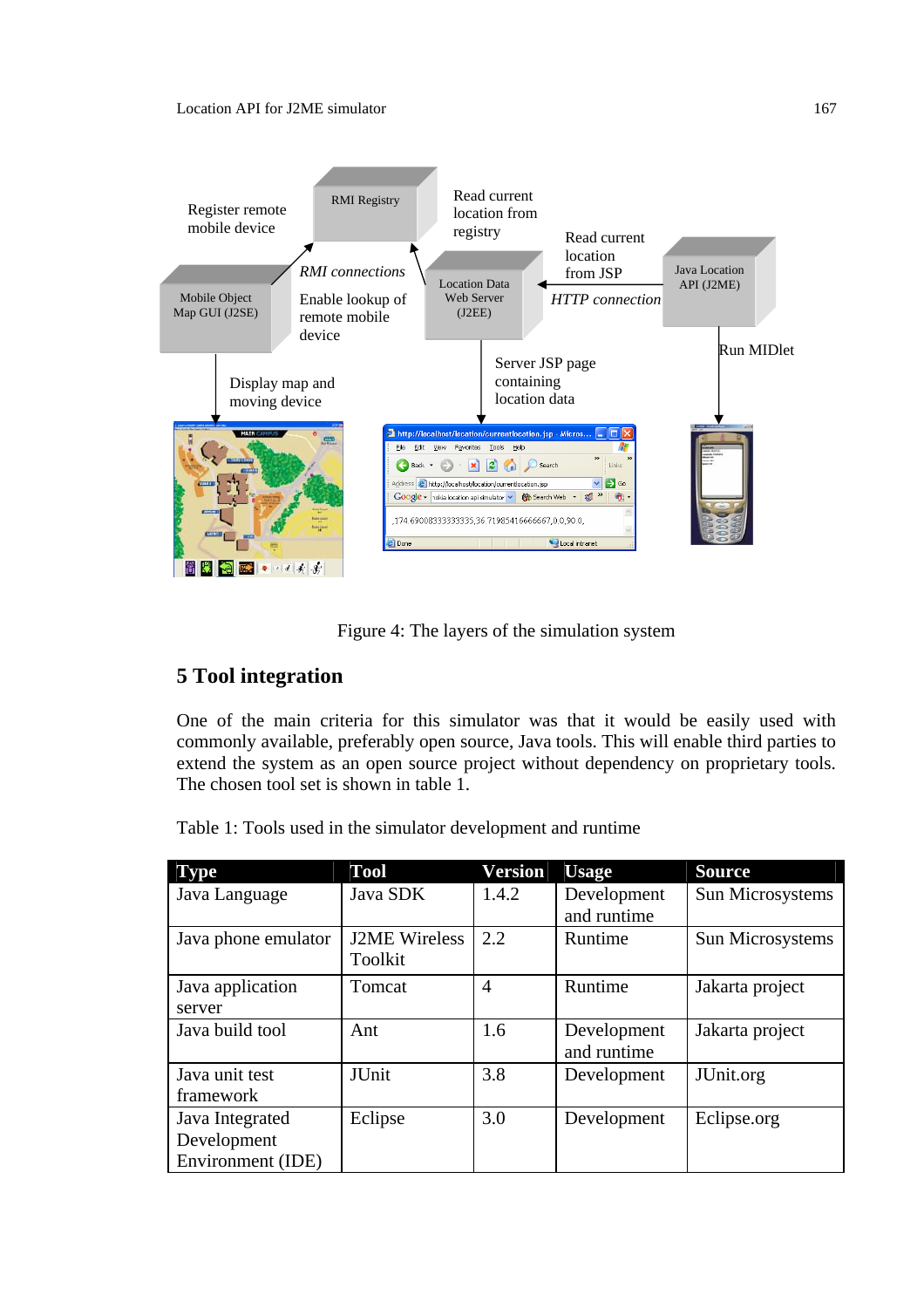The main issue with these tools at development time was the incompatibility of the libraries used in the Eclipse IDE (used to develop the J2SE components) and those used by the J2ME wireless toolkit (used for the J2ME components). Although it is possible to import the necessary Java Archive (jar) files into Eclipse from the wireless toolkit, there are some aspects that cannot be tested in that environment. For example, JUnit tests run within Eclipse could not access the MIDP Record Management System implementation in the wireless toolkit due to some native code interfaces; this meant that a separate set of unit tests had to be written to run within the toolkit itself.

Problems at run time are largely to do with the rather complex layering of the system, It is essential that both the map based system and the web server can effectively locate the current RMI classes via the RMI registry. This means some careful configuration of the Java class path is required. Also, the location simulator cannot run without the web server running first, and the web server cannot provide location information until the map based simulator is running.

# **6 Summary and further work**

The simulator currently meets the basic requirements of providing a map based interface for interactive testing of location based services. However there are a number of areas that need to be developed further if this system is to be a useful open source tool that could be used to test extensions to the location API. It may be necessary to focus development on a single IDE, such as NetBeans, that would enable a full test suite to be run in a single environment. Further, testing facilities would be enhanced by enabling the generation of a GPS log file from the interactive map, and also being able to use the map in a similar way to the Nokia route tool, so that a route can be drawn on it to generate the GPS data. The map based simulator itself needs to be extended so that it is easy to replace the map with any image, providing that the latitude and longitude of the corners can be identified. It is expected that the system will be developed in the light of feedback from users and may become a formal open source project if others wish to become involved in its continuing development.

# **References**

- Butz, A. (2004). Between location awareness and aware locations: where to put the intelligence. *Applied Artificial Intelligence, Special Issue on AI in Mobile Systems, 18*(6).
- Chen, Y., Chen, X. Y., Rao, F. Y., Yu, X. L., Li, Y., & Liu, D. (2004). LORE: An infrastructure to support location-aware services. *IBM Journal of Research and Development, 48*(5/6).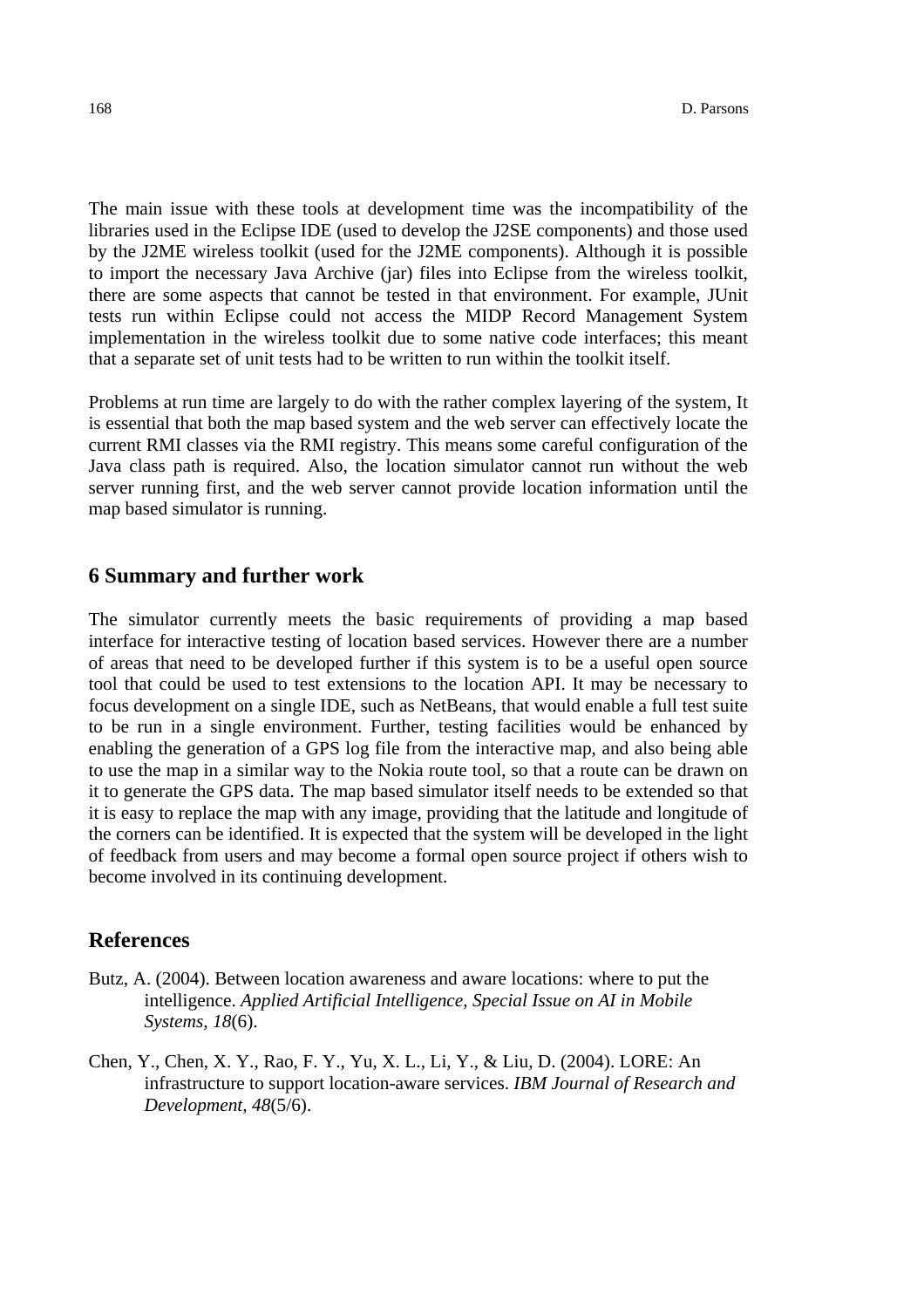- Ellis, J., & Young, M. (2004). *JSR 172: J2METM Web Services Specification*. Retrieved December 20th, 2004, from http://jcp.org/en/jsr/detail?id=172
- Ericsson. (2003a). *Mobile Positioning Protocol Specification Version 5.0*. Retrieved December 20th, 2004, from http://www.ericsson.com/mobilityworld/developerszonedown/downloads/docs/ mobile\_positioning/mpp50\_spec.pdf
- Ericsson. (2003b). *Statement of Compliance to LIF TS 101 version 3 specification*. Retrieved December 20th, 2004, from http://www.ericsson.com/mobilityworld/developerszonedown/downloads/docs/ mobile\_positioning/mlp300\_soc.pdf
- Fowler, M. (2003). *Patterns of Enterprise Application Architecture*. Boston: Addison-Wesley.
- Gamma, E., Helm, R., Johnson, R., & Vlissides, J. (1995). *Design Patterns: Elements of Reusable Object-Oriented Software*. Reading, Mass.: Addison-Wesley.
- Haiges, S. (2003). The location API: simplify access to mobile positioning methods. *Java Developer's Journal, 8*(10), 52(53).
- Henson, N. (2004). Float11: Class for float-point calculations in J2ME applications CLDC 1.1 (Version 0.5) [Java class].
- Hightower, J., & Borriello, G. (2001). Location systems for ubiquitous computing. *IEEE Computer, 34*(8), 57 -66.
- Hodapp, M. (2002). *JSR 66: J2ME RMI Optional Package Specification Version 1.0*. Retrieved September 13th, 2004, from http://www.jcp.org/en/jsr/detail?id=66
- Jose, R., Moreira, A., Rodrigues, H., & Davies, N. (2003). The AROUND Architecture for Dynamic Location-Based Services. *Mobile Networks and Applications, 8*, 377-387.
- LIF. (2002). *Mobile Location Protocol Specification Version 3.0.0*. Retrieved December 17th, 2004, from http://www.openmobilealliance.org/tech/affiliates/lif/lifindex.html
- Loytana, K. (2003). *JSR-000179 Location API for J2METM (Final Release)*. Retrieved December 17th, 2004, from http://jcp.org/aboutJava/communityprocess/final/jsr179/index.html
- McGovern, A. (2004). *Geographic Distance and Azimuth Calculations*. Retrieved 14th June, 2005, from http://www.codeguru.com/Cpp/Cpp/algorithms/general/article.php/c5115/